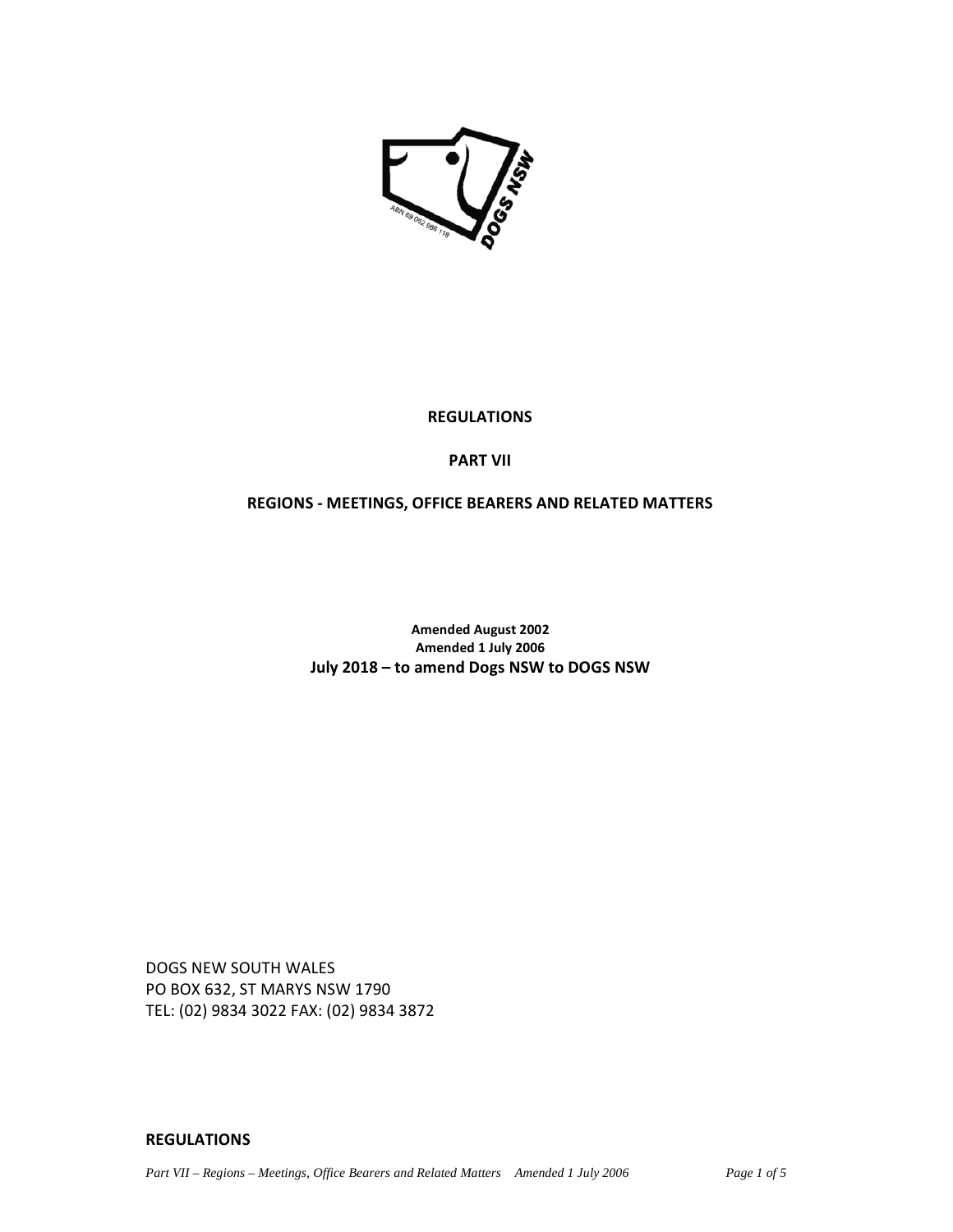# **PART VII - REGIONS - MEETINGS, OFFICE BEARERS AND RELATED MATTERS**

| <b>INDEX</b>     |                          | <b>PAGE</b> |   |
|------------------|--------------------------|-------------|---|
| SECTION 1        | <b>Regional Meetings</b> |             | 3 |
| <b>SECTION 2</b> | General                  |             | 5 |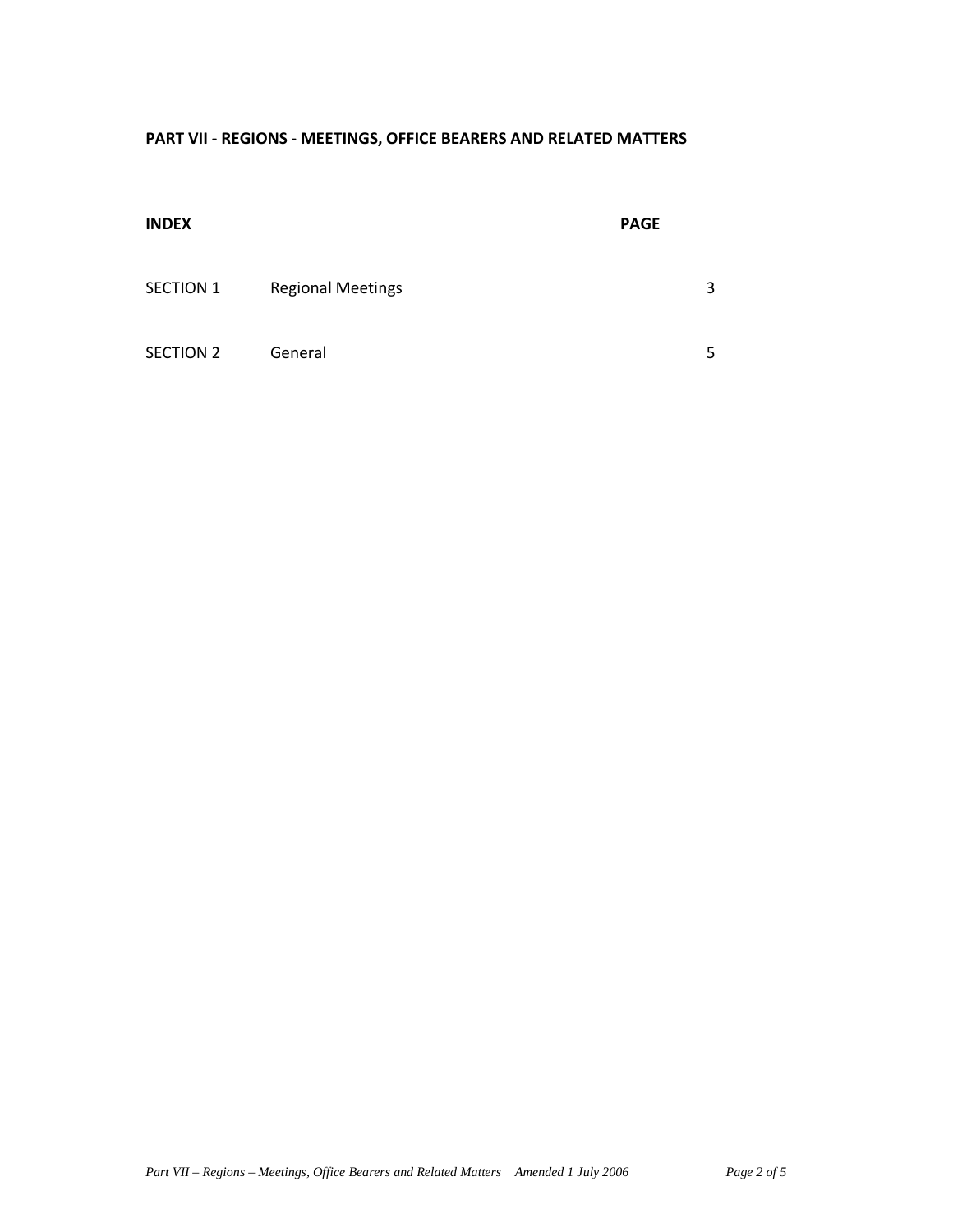### **REGULATIONS PART VII**

### **REGIONS - MEETINGS, OFFICE BEARERS AND RELATED MATTERS**

**7/97** 

#### **Regional Meeting**

1.1 All Members of DOGS NSW resident within a Region shall be entitled to attend and to take part in and to vote upon any matters brought before a Regional Meeting. All Breeds, Semi-Specialist, Specialist and Obedience affiliates of DOGS NSW within a Region shall be entitled to be represented by two (2) delegates at a Regional Meeting.

#### **Convening of Meetings**

- 1.2 (a) The Board of Directors shall convene the Inaugural Meeting of each Region at a place determined by the Board of Directors as being central to the majority of Members of that Region and at a time deemed by the Board of Directors as convenient for such Members.
	- (b) The Inaugural Meeting shall be chaired by a Member appointed by the Board of Directors until such time as the Members present are entitled to vote at the meeting have elected a Chairman when such person shall take the chair.

### **Office Bearers**

1.3 The Office Bearers of each Region shall be a Chairman, a Deputy Chairman, a Show Secretary, a Secretary and Treasurer.

The position of Secretary and/or Treasurer may be held by the same person.

All Office Bearers must be financial Members of DOGS NSW.

- 1.4 A Member of the Board of Directors shall not be eligible for election as an Office Bearer or as a Delegate or reserve Delegate.
- 1.5 The Office Bearers of a Region shall hold office for one (1) year but shall be eligible for re-election.
- 1.6 The Board of Directors may at any time declare that the Office Bearers or any of them of a Region shall no longer hold their respective offices and convene a meeting of such Region for the purpose of filling the vacancies thus created. The Board of Directors if it so sees fit may nominate the Member for such election.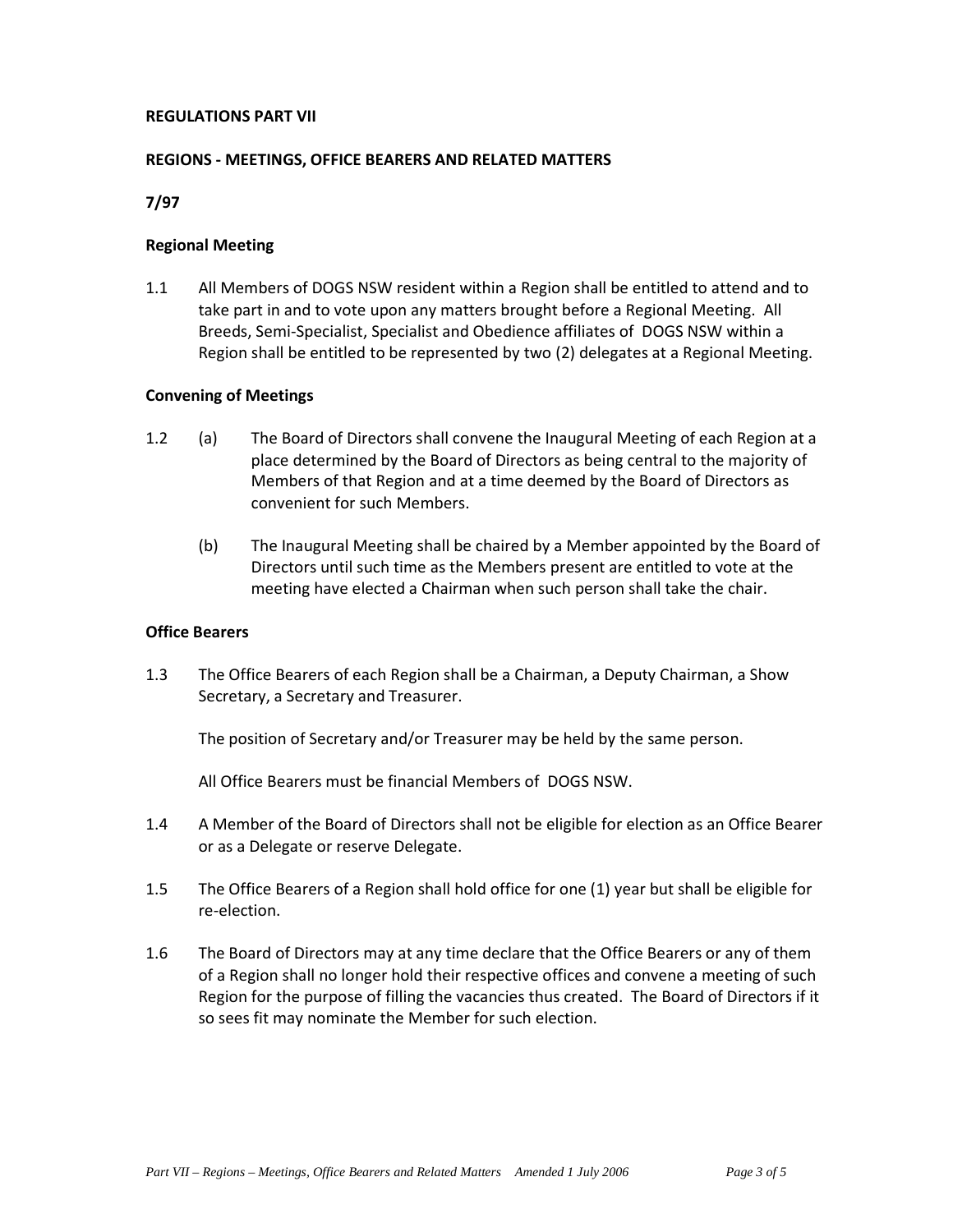## **Duties of Secretary**

- 1.7 The Regional Secretary shall:
	- (a) be responsible for convening the meeting of Members.
	- (b) be the officer having sole responsibility for contact with DOGS NSW, the organisation of Regional Meetings.
	- (c) notify the Secretary in the month of December each year of the date, time and place of each of the 3 Regional Meetings to be held in the ensuing year.

### **Duties of Treasurer**

- 1.8 The Treasurer shall:
	- (a) be responsible for the finances of the Region.
	- (b) ensure that a statement of income and expenditure detailing GST paid and received is prepared and forwarded to DOGS NSW by the 10<sup>th</sup> day after the close of quarterly reporting periods, namely 30<sup>th</sup> September, 31<sup>st</sup> December, 31<sup>st</sup> March and 30th June every year. **8/02**
	- (c) ensure that by  $1<sup>st</sup>$  August of each year there is prepared and forwarded to DOGS NSW a statement of income and expenditure and of assets and liabilities for the region as at 30th June immediately preceding. **8/02**